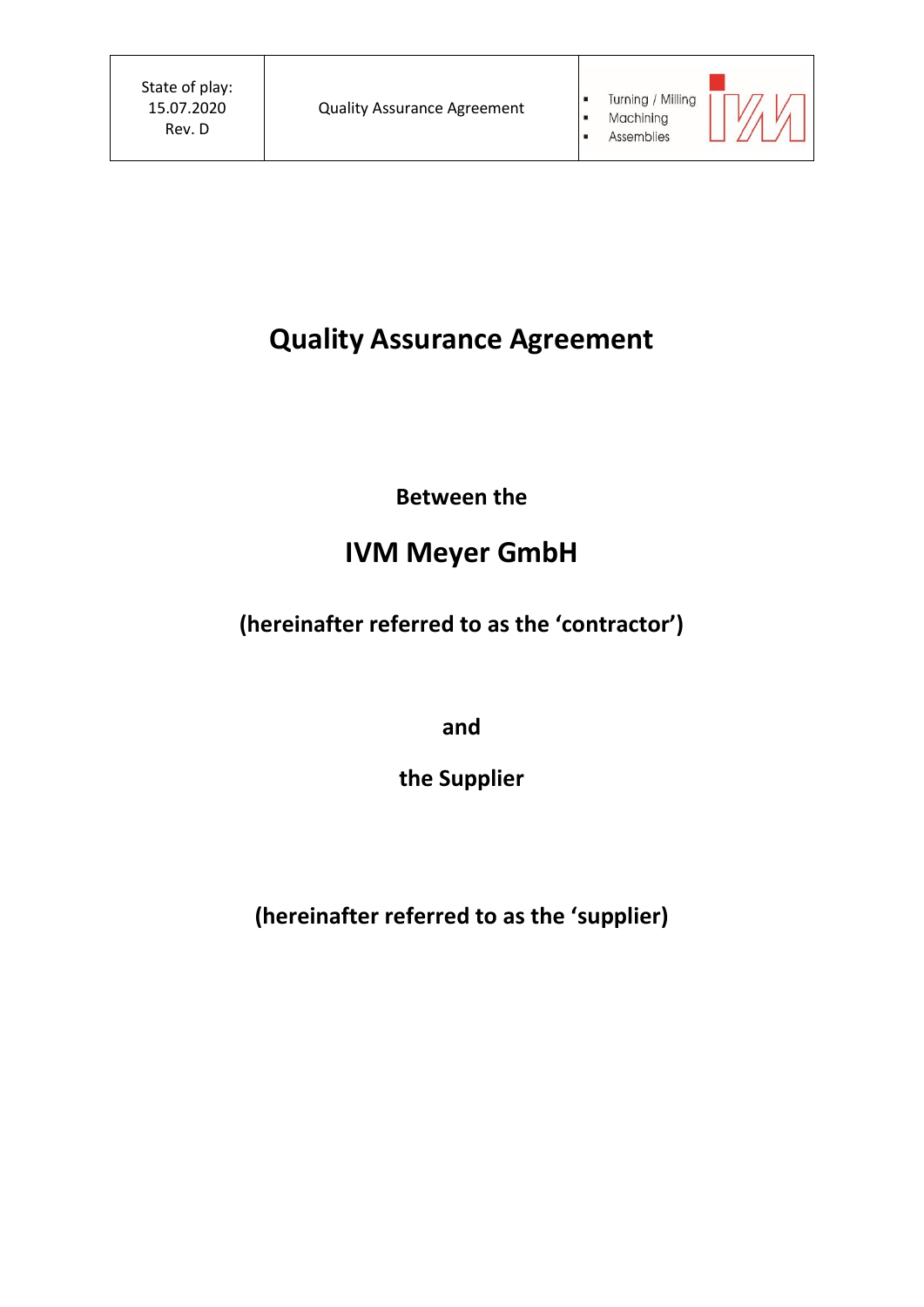**Table of Contents** 

| 4.4 Minimum requirements for the identification and traceability of the delivered goods  7 |  |
|--------------------------------------------------------------------------------------------|--|
| 4.4.1 Guidelines to the documents to be supplied according to construction documents and,  |  |
|                                                                                            |  |
|                                                                                            |  |
|                                                                                            |  |
|                                                                                            |  |
|                                                                                            |  |
|                                                                                            |  |
|                                                                                            |  |
|                                                                                            |  |
|                                                                                            |  |
|                                                                                            |  |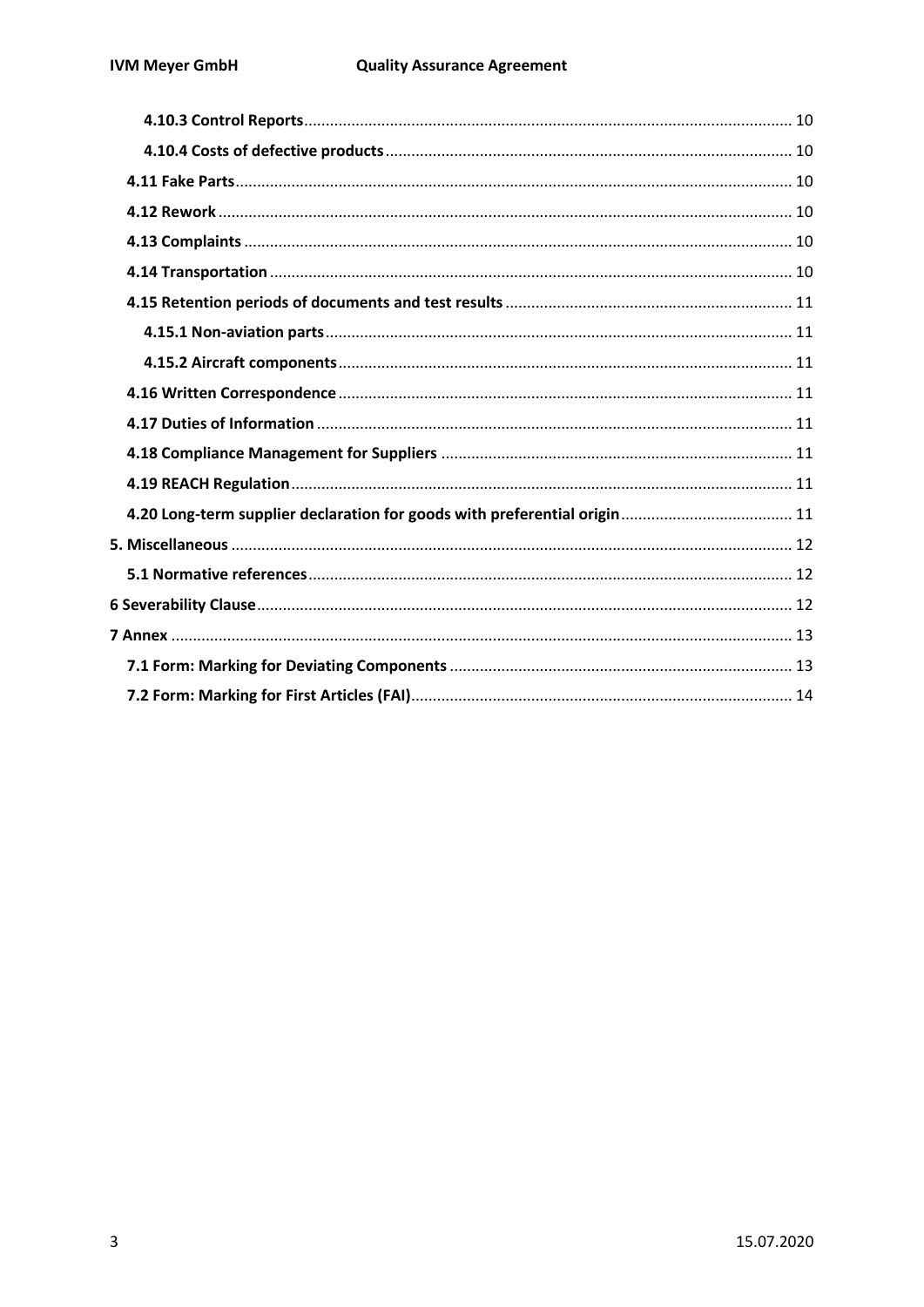# <span id="page-3-0"></span>1. General Information

#### <span id="page-3-1"></span>1.1 Purpose and Scope

That Quality Assurance Agreement (hereinafter referred to as: QAA) is the binding definition of technical and organisational framework conditions between the client and the supplier, which affect all deliveries to the customer. The choice of a supplier depends substantially on its quality capability. The supplier is solely responsible for the quality of the delivered products and services. The QAA is an integral part of the procurement volumes of the client and supplements the specifications of the order and the standards, regulations, technical documentation and customer-specific requirements underlying the subject matter of the contract. The legal or contractual rights of the customer shall not be limited by this or by taking notice of any documentation or other written notifications of the supplier within the scope of this agreement. This QAA applies to all products to be supplied and processes to be carried out. The competitiveness and position of the client on the world market is defined by the quality of their products. The quality and reliability of the purchased products or services have a direct influence on the quality of the customer's products. The primary objectives are the safety of aviation and space flight and the satisfaction of our customers. Only through cooperation with our suppliers is it possible to meet the requirements of our customers and to guarantee the regulatory and legal requirements as well as the fulfilment of our company-wide quality standards. In principle, each supplier assumes sole responsibility for the quality of its products. This also implies that the supplier develops its quality standard, in cooperation with the client, by constantly improving its products and processes. The conclusion of this QAA represents an indispensable step for the joint and future business relationships between the client and the supplier.

#### <span id="page-3-2"></span>1.2 Amendment Note

Rev: D, 15.07.2020

# <span id="page-3-3"></span>2. Terms

In general, the terms according to EN/ISO 9000 family apply unless something else is explicitly stated.

#### <span id="page-3-4"></span>2.1 Work Plan

A work plan applies to a processing step on a component. This work plan contains detailed information on the processing steps that have a direct or indirect influence on the quality of the product.

#### <span id="page-3-5"></span>2.2 Test Plan

The test plan shows how product quality is steered in accordance with our order and the agreed specifications throughout the process, from incoming goods to final inspection.

#### <span id="page-3-6"></span>2.3 Component Class

Products for aviation are divided into three component classes. These classes describe the criticality of the product in the event of failure.

Class 1: In the event of failure, human lives can be endangered. For example, a plane crash.

Class 2: Severe impairment of the aircraft. However, a safe landing is still possible at any time.

Class 3. No endangering or serious impairment of the aircraft in the event of failure.

Similar classifications apply to space flight.

#### <span id="page-3-7"></span>2.4 Production Aids

The ISO 9000 family regulates production aids such as test and measuring equipment, machining tools, special equipment, devices and transport aids.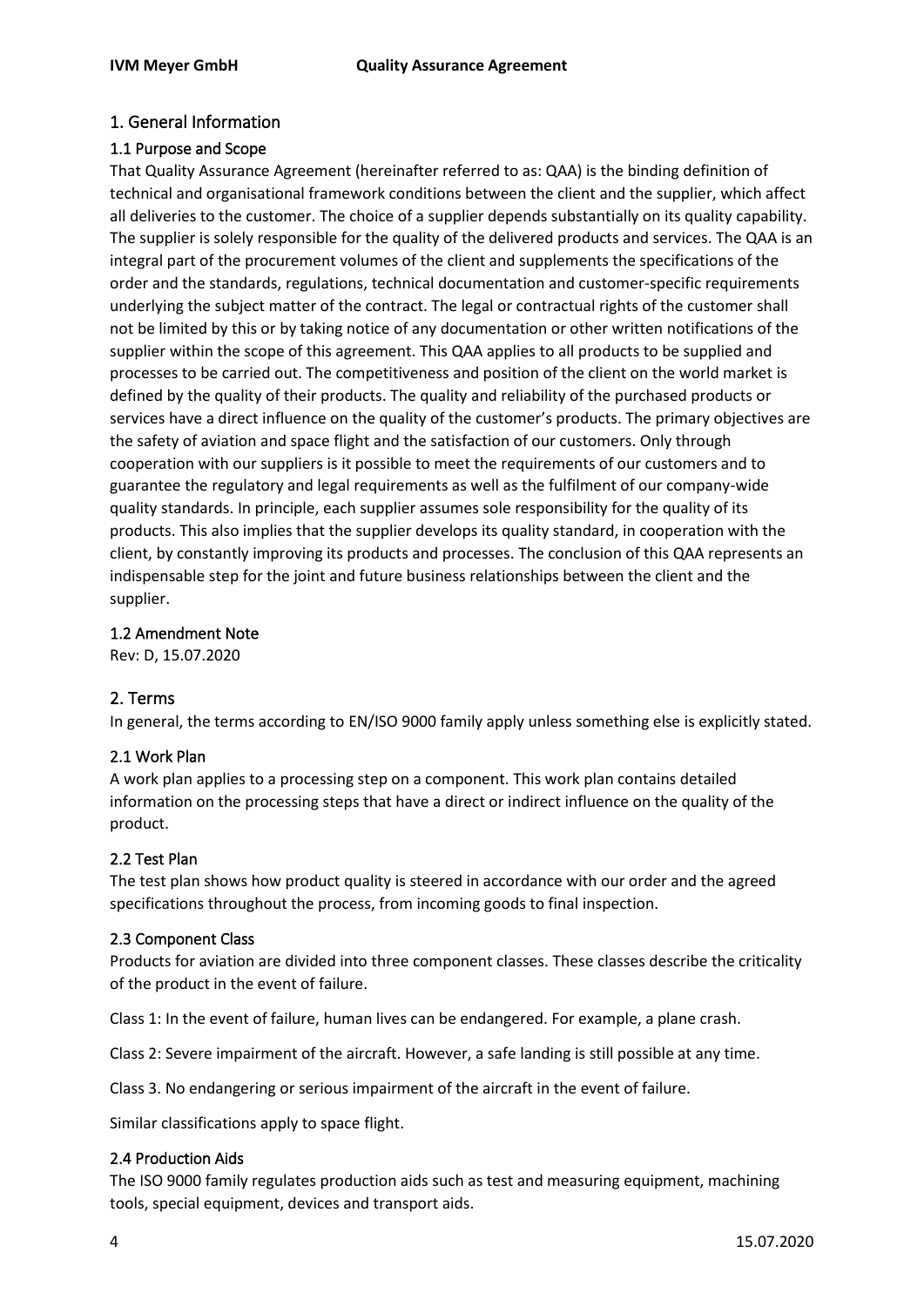# <span id="page-4-0"></span>2.5 Products

All raw parts, semi-finished or prefabricated parts, components, component groups, auxiliary and operating materials, services and software as well as components supplied within the scope of this QAA.

# <span id="page-4-1"></span>2.6 Feasibility Analysis

The feasibility analysis serves to determine whether our order can be realised at the required quality and cost objectives as well as at the required delivery dates (incl. the first sample deadline).

# <span id="page-4-2"></span>2.7 Production Monitoring

The monitoring of a process ensures the defined standard of approval. For this purpose, production and testing procedures are frozen, i.e. they may only be amended if the contracting authority has obtained approval. Manufacturing processes are also understood here as all repair and maintenance procedures at the manufacturing facilities.

# <span id="page-4-3"></span>2.8 Extended Workbench

A supplier that performs single or multiple production operations according to work plans or, as the case may be, testing plans that are provided by customer is deemed to be an "extended workbench". The material is provided by customer.

# <span id="page-4-4"></span>2.9 Initial Samples / First Article

A first sample is a representative unit from the first production run of a new part or a new assembly which, according to approved drawings, is produced entirely with standard equipment and under standard conditions. This serves as proof that the production processes, the production documentation and the tools are suitable to produce parts and assemblies that meet the requirements. This process should be repeated as soon as changes occur (see point 4.7) that override the original results (e.g. technical changes, changes in the manufacturing process, changes in the tools). A first sample can also be referred to as an initial article. Annex 6.2 shall be used for labelling.

# <span id="page-4-5"></span>2.10 Parts of dubious origin

A part in which objective and credible indications indicate that it is likely not released or falsified.

# <span id="page-4-6"></span>2.11 Fake Parts

An unauthorised copy, imitation, replacement or modified part (e.g. a material, component) which is knowingly misrepresented as the original part of an original manufacturer or authorised manufacturer.

# <span id="page-4-7"></span>3 Quality Management System

# <span id="page-4-8"></span>3.1 Objective

The supplier's quality strategy must be the constant improvement of its performance. The targets are "zero errors" with 100 % delivery reliability as well as continuous cost optimisation.

# <span id="page-4-9"></span>3.2 Requirements for the Quality Assurance Agreement (QAA)

For the duration of the supplier's business relations with the client, the supplier must be able to prove a valid certification. The certification process must have been carried out by an accredited certification company. Certification according to EN/ISO 9001 is a basic requirement for classification as a qualified supplier at the client. Development and manufacturing companies must be certified in accordance with EN 9100. Manufacturers and distributors of hazardous substances must additionally demonstrate certification in accordance with EN 14001 or equivalent. Management must commit itself to continuous quality and product improvement. The QAA must be designed to identify risks, avoid errors through analysis, and identify and stop causes of errors. The client shall carry out a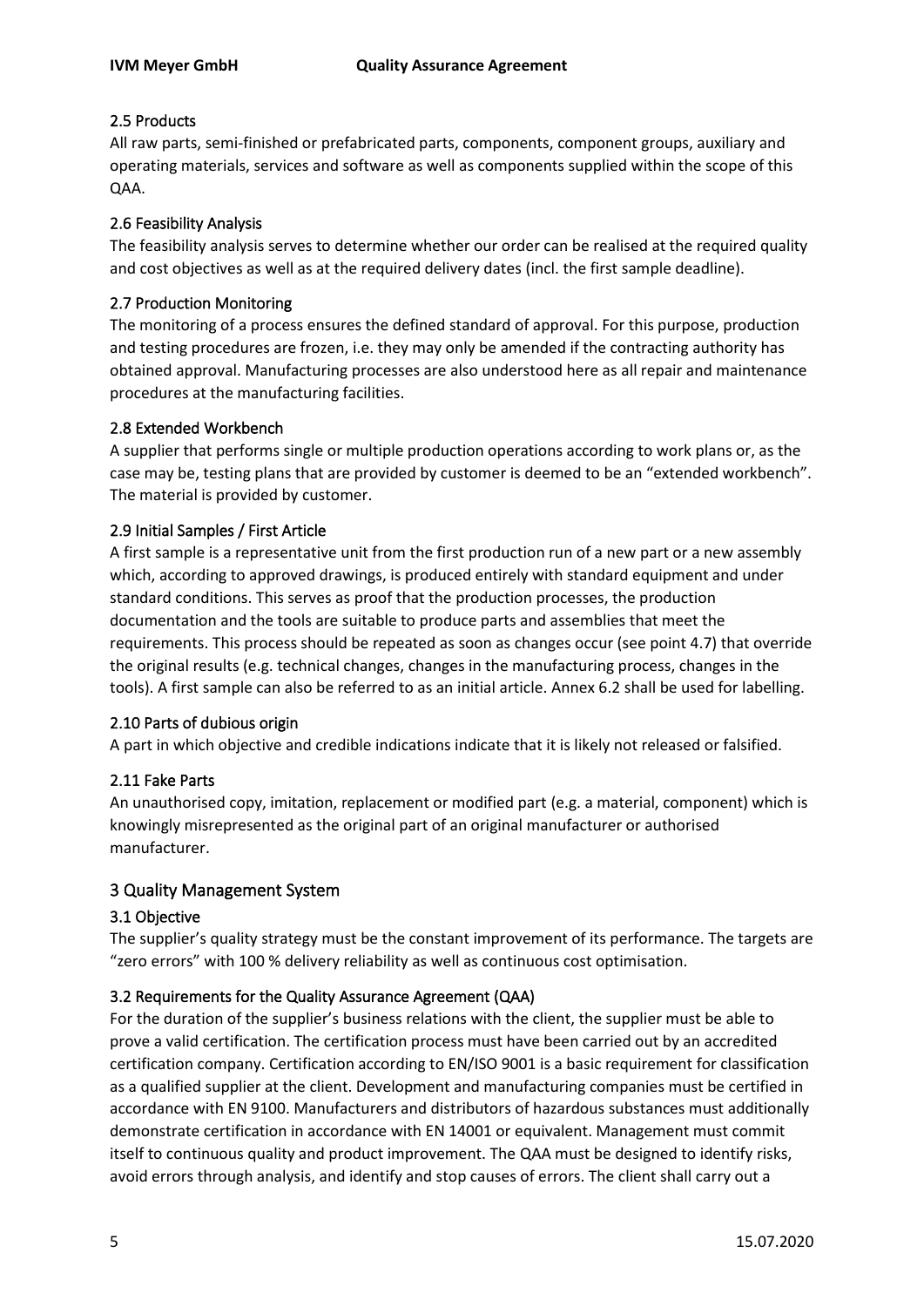supplier evaluation. If this calls for action to improve, they must be implemented. In exceptional cases, special agreements may be made with the contracting authority.

## <span id="page-5-0"></span>3.3 Updating Certifications

The supplier shall submit his certificates to the purchaser's own responsibility and report updates immediately after the expiry of the validity period or when a certificate is cancelled. An invalid or expired certificate leads to exclusion from the qualified supplier list.

#### <span id="page-5-1"></span>3.4 Review of the Quality Management System

The supplier's quality management system is assessed by the commissioners of the client. The client has the right to check compliance with customer requirements at any time with notice from the supplier. In doing so, the client reserves the right to carry out or have inspections carried out at the supplier's own discretion (audits). As a result, the supplier is not relieved of his quality responsibility. In the event of significant quality defects, an immediate check shall be admissible. The supplier shall grant access to the relevant areas of all facilities, at each level of the supply chain involved in the order and to all relevant records, to the employees of the client, its customers and the relevant authorities.

#### <span id="page-5-2"></span>4 Procedures

#### <span id="page-5-3"></span>4.1 General Information

In accordance with the documents agreed in writing, the supplier bears full responsibility for the error-free execution of its products and services delivered to the customer. The production ability analysis shall be carried out in the context of the production of the offer. All outstanding points must be clarified before making a bid. This should be repeated in case of changes to the product. The supplier acknowledges that compliance with the provisions of this provision is part of his warranty scope. In the event of warranty, the supplier bears the burden of proof that he has acted in accordance with the provisions. The advisory activities of the Client's employees do not relieve the Supplier from observing all obligations arising from the contracts between the Supplier and the Client. Any provision of equipment, planning documents or other support from the Customer shall in no way restrict the Supplier's responsibility for the quality of its deliveries.

#### <span id="page-5-4"></span>4.2 Supplier's planning and compliance with deadlines

Unless otherwise specified by the client, the supplier shall prepare in writing for all products to be delivered:

- Production planning (machines, devices, tools, workflows)
- Test planning (test sequence, characteristics, means, frequency)
- Procurement planning (material, machinery, operating and testing equipment, suppliers)

Responsibilities and deadlines shall be defined therein. Furthermore, the supplier is obliged to comply with promised deadlines. This applies both to the delivery of products and initial samples as well as to the delivery of FAI reports, 8D reports and the introduction of immediate, corrective, and preventive measures. In the event of delays, the supplier shall bear the resulting additional costs. Adherence to deadlines is part of the supplier evaluation.

#### <span id="page-5-5"></span>4.3 Technical Documents / Documentation

The supplier confirms with the order confirmation:

- that all technical documentation specified in the order is available,
- that the technical documentation is available to all the bodies concerned;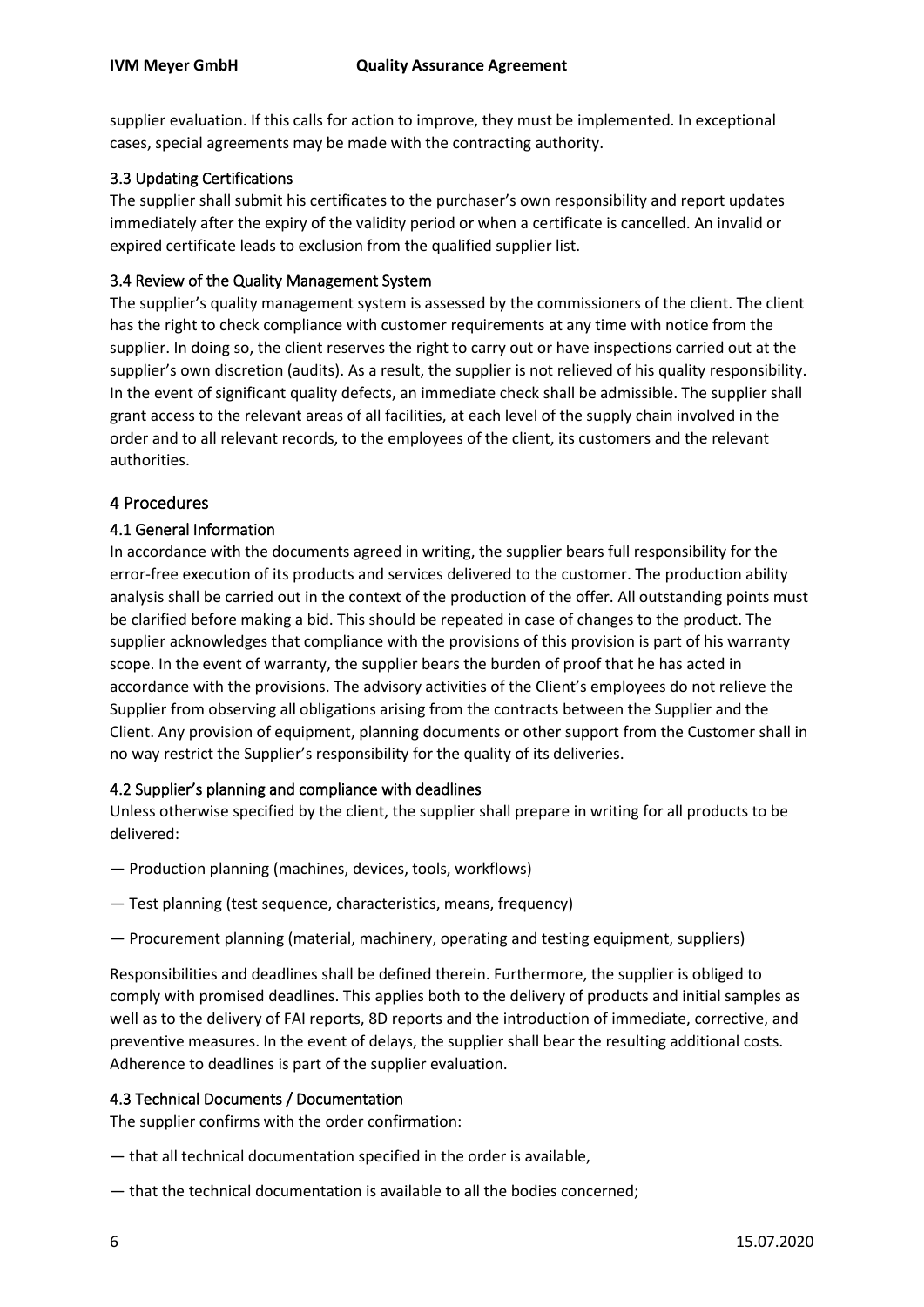- that all other necessary documents are available, e.g. packaging requirements, transport, TL etc.,
- that all documents have been understood,
- Changes to drawings, work standards, etc. are to be made known and to be trained,
- that all items of the order are manufactured in accordance with the specifications of the client.

In so far as they concern a particular delivery, manufacturing and testing documents must be clearly identified. You must contain more details such as order number of the customer, position on order, material number, material description and, if applicable, other additives, such as heat treatment conditions or similar, all copies of the test documents must bear the signatures of the authorised persons The original documents remain with the supplier. If required by the client, componentspecific quality records must be delivered to the client. Customer requirements drawn up in the order shall be fulfilled in addition to this quality assurance agreement.

#### <span id="page-6-0"></span>4.4 Minimum requirements for the identification and traceability of the delivered goods

The supplier will ensure that the traceability of all materials/parts and, if this is technically impossible, the separation of non-compliant materials/parts is ensured by marking the delivery items or, if this is technically impossible, by means of other appropriate identification measures. Where necessary, a method of monitoring material with a limited duration of use shall be used.

# <span id="page-6-1"></span>**4.4.1 Guidelines to the documents to be supplied according to construction documents and, where applicable, special order details**

The scope of the documents and certificates to be supplied in accordance with the valid building documents and all applicable specifications is generally to be supplied including unsolicited delivery; Optionally, the documents can also be sent to info@ivmgmbh.de in advance.

#### **4.4.1.1 Standard and catalogue parts, auxiliary, operating and auxiliary tools**

Certificate 2.1 according to EN 10204 or equivalent and further requirements according to the building documents.

#### **4.4.1.1.1 Assemblies, equipment, purchase parts and purchase part drawings**

Material certificate 3.1 in accordance with EN 10204 or equivalent and further requirements according to the building documents.

#### **4.4.1.1.2 Finished and treated drawing or 3D parts**

Material certificate 3.1 according to EN 10204 or equivalent.

#### **4.4.1.1.3 Extended workbench**

Certificate CoC in accordance with EN 10204 or equivalent, ATR or similar as production protocol.

#### **4.4.1.1.4 Materials**

Material certificate 3.1 in accordance with EN 10204 or equivalent in accordance with the manufacturing documents.

In the case of dealers, both a certificate from the dealer and a copy of the certificate of origin (COC) shall be requested from the manufacturer.

#### **4.4.1.1.5 Surface treated products**

Approval certificate 3.1 in accordance with EN 10204 or equivalent in accordance with the manufacturing documents.

- Results Grid cutting test
- Results layer thickness measurement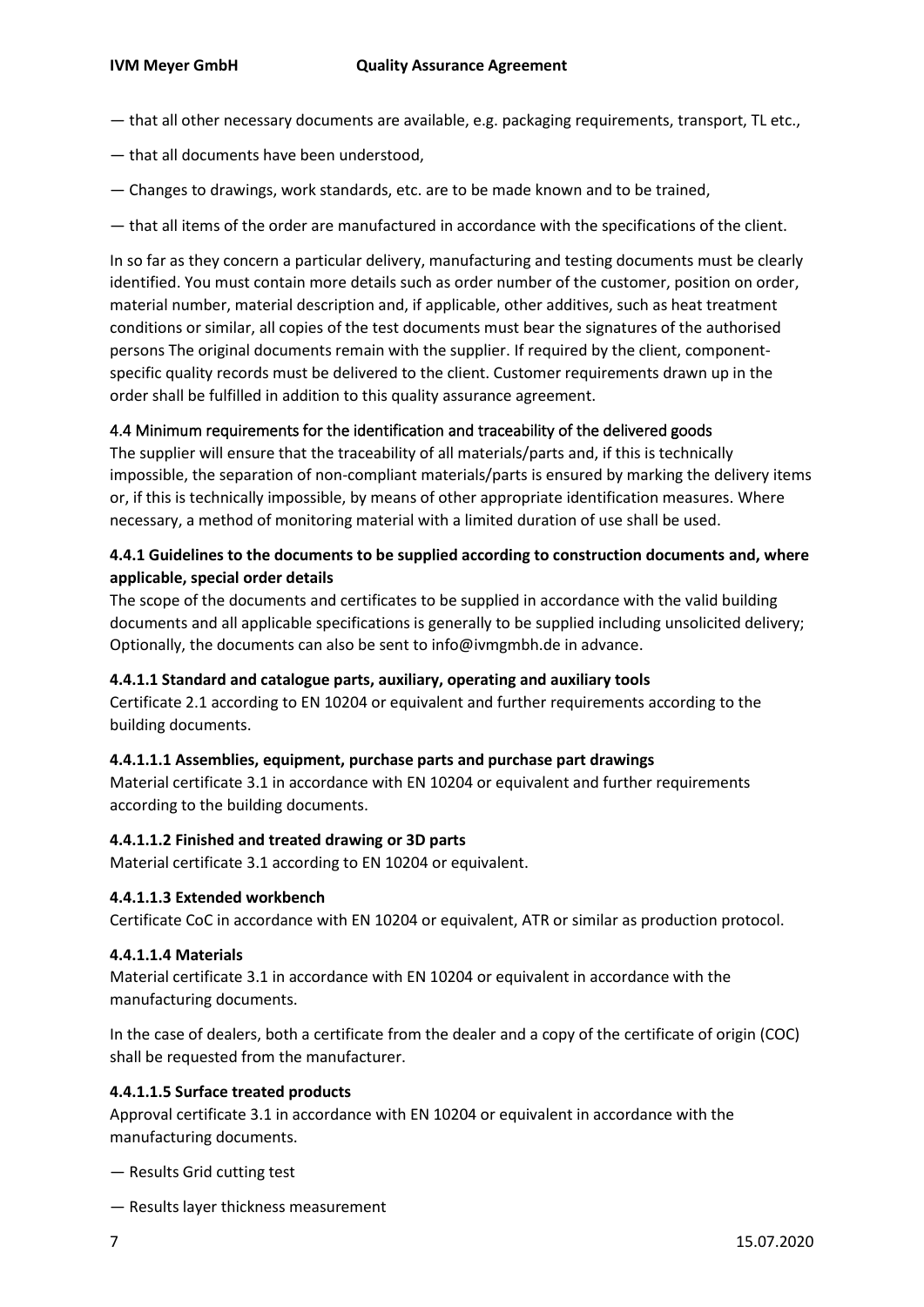- Results Viscosity Test
- Detection of humidity and temperature during production

#### <span id="page-7-0"></span>4.5 Procurement

Raw materials for production parts and processes may only be procured from suppliers authorised by the client if specified by the client. Procurement from alternative suppliers requires prior approval by the client.

If no sub-suppliers are specified by the customer, the supplier may select only sub-suppliers who are at least certified in accordance with ISO 9001. In exceptional cases, special agreements may be made with the contracting authority. The supplier may only pass on orders from the customer to subcontractors with the consent of the customer. The supplier must ensure that he and his subcontractors have the necessary documents for the processing of an order. These documents must be available in the valid state of change from the order If sub-contracts have been awarded, it must be ensured that the supplier can fulfil all his obligations arising from his contractual obligation with the client the customer reserves the right to check these subcontractors as well. The supplier is obliged to make these tests possible with the subcontractor, if necessary, by contractual agreement with this subcontractor. However, the supplier is not relieved of his responsibility for the subcontractor vis-à-vis the customer.

#### <span id="page-7-1"></span>4.6 Initial Samples / First Articles

Initial samples are defined by the client in the order or must be coordinated with the client in the event of changes. First samples are manufactured and tested products according to approved drawings under series conditions (supply material, machines, plants, operating and testing equipment, machining conditions). Subcontracting material to the supplier by sub-suppliers must have been released by the supplier itself, for example by FAI. Proofs must be available at any time at the request of the client. Initial samples shall be fully tested and documented in accordance with the drawing and related specifications and standards for all characteristics (e.g. dimensions, materials) in accordance with EN 9102. The manufacturing and testing documentation shall also be part of the initial sampling. The process plan contains all steps of the manufacturing process. Details of the production steps must be visible on demand. Each product must be subjected to an initial sample test. Exceptions are standard parts, catalogue parts, auxiliary, operating and additives. Should a change in the manufacturing process be caused by the supplier, a repetition of the initial sample test shall be carried out free of charge for the client. The initial samples shall be delivered to the client together with the initial sample test report at the agreed date. This requires unambiguous identification as a first model.

#### <span id="page-7-2"></span>4.7 Inspection

Test criteria, test volumes and test procedures required by the technical documentation shall be binding. An amendment requires the written approval of the client. Test frequencies shall be set in such a way that the supplier can comply with its quality regulations (unless specified by the customer). If a test result indicates faulty products, they must be sorted out. All still tangible stocks (incl. stocks at the client and its customers) must be subjected to a sorting check. The subsequent lots shall be subjected to a check for the correction of errors in order to ensure that the cause of the error has been eliminated. The client must be informed immediately. Depending on the manufacturing process (e.g. heat treatment, casting, forging) the product test must be supplemented by monitoring the process parameters (e.g. temperature, pressures, times). Non-destructive tests shall be subject to approval in accordance with EN 4179. If this is not the case, a consensual solution must be made with the purchase of the client.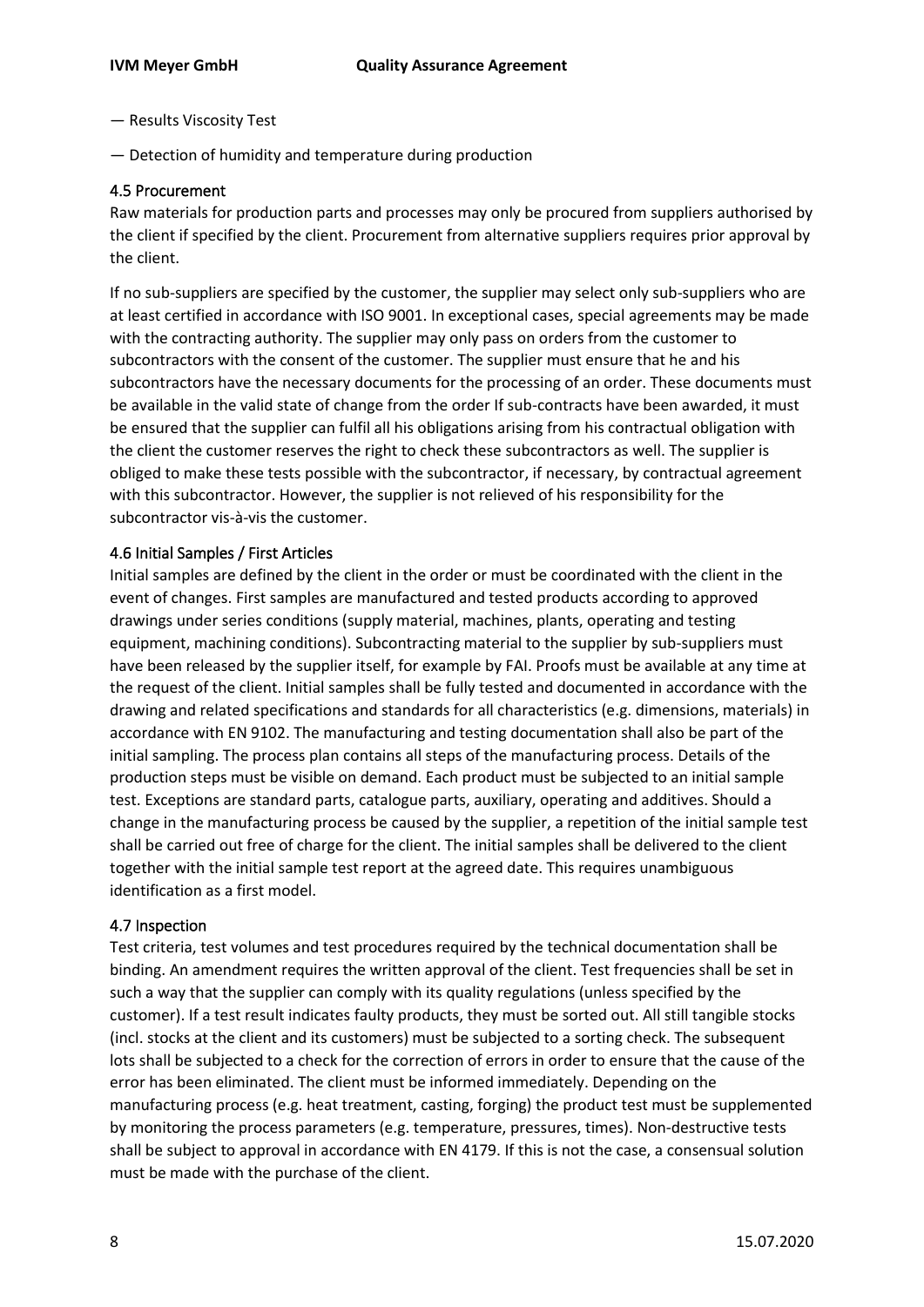## <span id="page-8-0"></span>4.8 Changes

#### <span id="page-8-1"></span>**4.8.1 Changes in general**

If the supplier changes, e.g. design, material, supplier, components, execution, manufacturing and testing procedures, tools, production parameters, additives, cooling and lubricants, devices, packaging, preservation or the like, prior written approval by the customer is required. The Supplier undertakes to announce the changes as soon as possible and without delay. A change is already in place whenever the manufacturing and testing process of the initial sample is deviated in any form. In this case, the initial pattern process must be re-entered. The scope must be agreed with the client. At least one proven test or an analytical evaluation is required to release the change. The relocation of production facilities, machinery or equipment must be communicated to the purchaser in writing prior to the change and must be approved by the client in writing. The supplier must provide evidence of the introductory data of changes. The supplier's obligation to comply with the delivery dates of the released products remains in place despite the announcement of changes.

#### <span id="page-8-2"></span>4.9 Testing equipment and test devices

Systematic, planned calibration and monitoring/administration shall ensure that only audit plans are used that are sufficiently accurate, reliable and operational in accordance with their technical specification. These are prerequisites for a correct assessment of the measurement results of a product characteristic or a process parameter. A system for regular verification shall be demonstrated to ensure that faulty and expired test equipment and equipment are detected. This also applies to manufacturing equipment used as test equipment. The supplier is obliged to provide proof of this and to present it on request. The supplier's test equipment used shall be suitable and capable for the intended tests. In addition, the detection of calibrations has to be carried out. If necessary, the supplier shall make its testing facilities available to the client's representative in the case of external acceptances, in-house, where appropriate, with test personnel.

#### <span id="page-8-3"></span>4.10 Failure Products

#### <span id="page-8-4"></span>**4.10.1 General Information**

The supplier ensures that only products that meet the technical requirements of the documents are sent. The supplier must report defective products to the customer by means of a supplier's selfnotification and withhold until a written decision of the customer has been made. Defective products must be removed from the process, sorted, repaired or scrapped by the supplier according to the client's choice. Products with approved deviations shall be labelled separately. Packaging units shall contain appropriate instructions. The template can be found in Annex 6.1. The client reserves the right to provide the documents to guide the defective product. After approval of the deviation by the contracting entity, the supplier must indicate in the test certificate the deviation permit and include a copy of the deviation permit of the delivery. The approval of a deviation or the acceptance of defective products does not imply a waiver on the part of the client of existing rights or remedies.

#### <span id="page-8-5"></span>**4.10.2 Information to the Client**

If the supplier finds any deviations which could also affect deliveries already delivered, he must inform the purchaser immediately. There is still a notification obligation even if the products concerned have already been delivered and accepted. If the supplier is not in a position to stop the deviations until the next delivery, he shall immediately inform the purchaser of the purchase and cease any further delivery until otherwise stated instructions. The supplier shall document corrective and preventive measures. The documentation of the measures shall be available for inspection. At least one 8D report shall be provided upon request.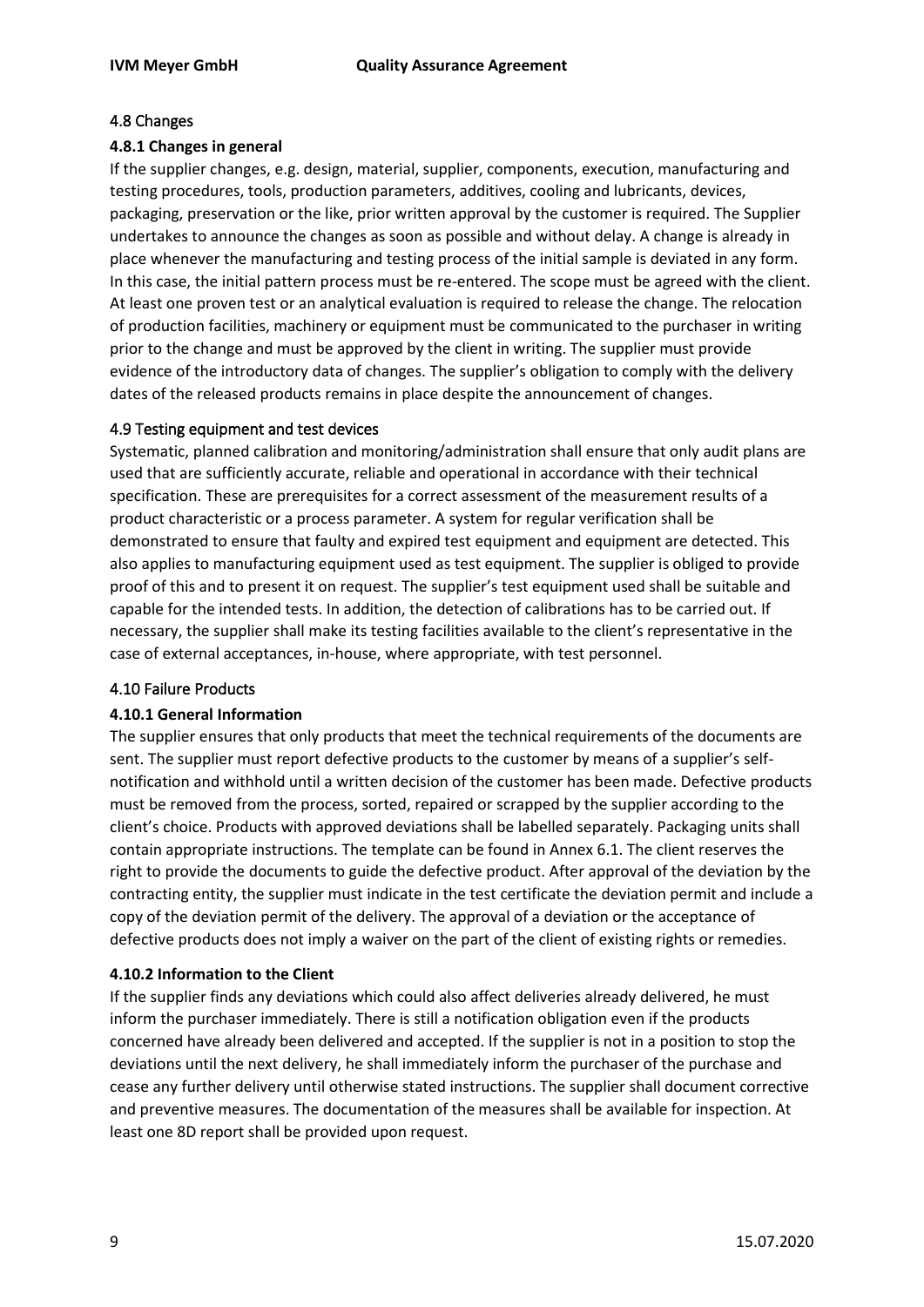## <span id="page-9-0"></span>**4.10.3 Control Reports**

In the control report, the customer documents and informs the supplier of decisions on the use of products that have been challenged. The supplier shall implement the requirements described in the control report and inform the purchaser in writing of any subsequent and corrective measures. In the context of the processing of control reports, the supplier must prepare an 8D report and send it to the customer within 10 days. The client reserves the right to provide the documents for this purpose.

#### <span id="page-9-1"></span>**4.10.4 Costs of defective products**

The client reserves the right to pass on the costs incurred by defective products to the supplier. This also applies if costs are incurred by a concealed defect and are determined only after acceptance at a later date.

#### <span id="page-9-2"></span>4.11 Fake Parts

The supplier shall take internal precautions to ensure that  $-$  if it is established that counterfeit parts have been delivered – these are immediately blocked for further use; their further processing is discontinued and all relevant items and batches are taken into safe custody so that these parts are not further circulated. It is also necessary to check whether products already delivered can be affected. In any case, the client must be informed immediately so that the necessary measures can be taken. The same applies to the identification of parts of dubious origin.

#### <span id="page-9-3"></span>4.12 Rework

The Supplier shall ensure, if necessary, after consultation with the Client, that remedial and corrective measures on its products do not have any adverse effects (e.g. with regard to dimensions, function, strength, durability). Rework, which changes the characteristics of the product or causes deviations from the technical documentation or the frozen manufacturing conditions, is subject to authorisation, including the planned follow-up procedure. This also applies to subcontractors. This authorisation must be given in writing before rework. This does not exempt the supplier from his responsibility for the quality of the product.

#### <span id="page-9-4"></span>4.13 Complaints

If defects are challenged by the customer or authorities of the customer, the supplier must remedy them immediately. If this does not happen despite a reminder, the client is entitled to withdraw from the order and to demand compensation for non-performance. The inspections carried out by the supplier by employees of the client or externally commissioned persons shall not be regarded as acceptance in the legal sense. Even after an examination carried out by these persons, the client can assert warranty claims and other claims due to incorrect delivery.

#### <span id="page-9-5"></span>4.14 Transportation

If the client provides packaging and/or protective devices, these shall be used during internal transport and, if necessary, during processing and return delivery. If necessary, predefined packaging requirements shall be complied with. If the customer does not impose any special packaging requirements, the supplier must protect the products to be delivered independently by appropriate packaging against damage, corrosion, penetration of foreign bodies into the product, impermissible vibration, moisture, electrostatic charging (ESD) or confusion/mixture of batches or other hazards. If available, the expiry date on the packaging shall be clearly documented. The supplier ensures that the required technical and administrative accompanying documents are included in the scope of delivery. The delivery is deemed to have arrived completely only when all accompanying documents with the product are available to the customer. The products and/or their transport containers must be labelled in such a way that they are clearly identified and confusion or mixtures are avoided. Batch separations shall be strictly observed. The production status and test decision must be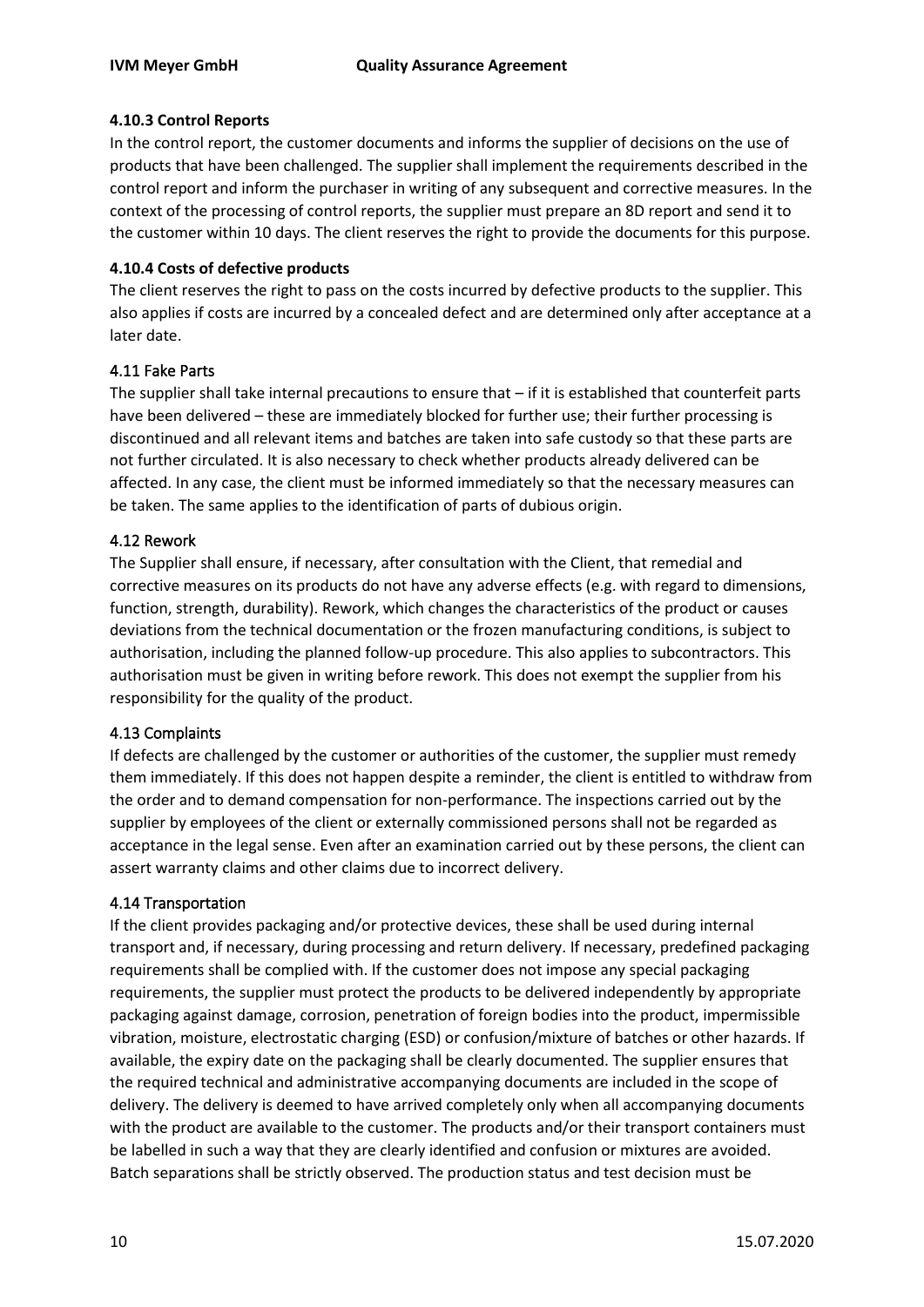identifiable at all production lots or partial ones. This applies in principle always, i.e. at the supplier (e.g. in production, in testing, warehouse), as well as on transport to the customer.

#### <span id="page-10-0"></span>4.15 Retention periods of documents and test results

#### <span id="page-10-1"></span>**4.15.1 Non-aviation parts**

The retention period for records, unless otherwise agreed, shall be 10 years.

#### <span id="page-10-2"></span>**4.15.2 Aircraft components**

For parts or components for aviation equipment, storage periods corresponding to at least 25 years, followed by a subsequent release requirement to the contracting entity for the destruction of the documentation. The records may only be destroyed after consultation and approval by the client.

#### <span id="page-10-3"></span>4.16 Written Correspondence

Unless otherwise agreed, written correspondence is, as a rule, to be maintained through Customers purchasing department.

#### <span id="page-10-4"></span>4.17 Duties of Information

The Supplier must inform the Customer immediately if materials needed for the production of products ordered by the customer are no longer available or if it is foreseeable that they will no longer be available. The Supplier must inform the Customer immediately if materials and chemicals, that have been ordered during the last 2 years. The Supplier has to lead a process for the identification of possible obsolescence. If risks for a future discontinuation of products or lack of availability have been known or identified, these must be communicated to the Customer immediately. Personnel and organizational changes of the management must be communicated to the Customer immediately in writing.

## <span id="page-10-5"></span>4.18 Compliance Management for Suppliers

By means of an appropriate compliance management system, the supplier must ensure that all employees of his company are aware of the aspects of product and service compliance, product safety and ethical behaviour, as well as compliance with applicable rules and laws. It should also be ensured that procurement shall be carried out exclusively from released sources.

#### <span id="page-10-6"></span>4.19 REACH Regulation

The Supplier is obliged to inspect its components and materials for substances affected by REACH and to send the Customer a notification of ingredients in accordance with the current REACH regulation (see EC Regulation 1907-2006). For deliveries of hazardous substances, the Supplier is obligated to deliver a safety data sheet for first deliveries. If the Supplier makes changes to the safety data sheet, it must be re-delivered or sent to the Customer's purchasing department by e-mail in advance.

#### <span id="page-10-7"></span>4.20 Long-term supplier declaration for goods with preferential origin

A supplier declaration (LE) is a proof of the preferential origin of an imported product. It is required by the exporter as proof of the issue and application for a proof of preference (goods certificate EUR.1, EUR.2 or a declaration of origin on the invoice). Such evidence may allow preferential customs duties to be granted to goods from countries and groups of countries which have a preferential agreement with the European Community.

The legal basis for issuing a supplier declaration is Council Regulation (EC) No 1207/2001 of 11 June 2001.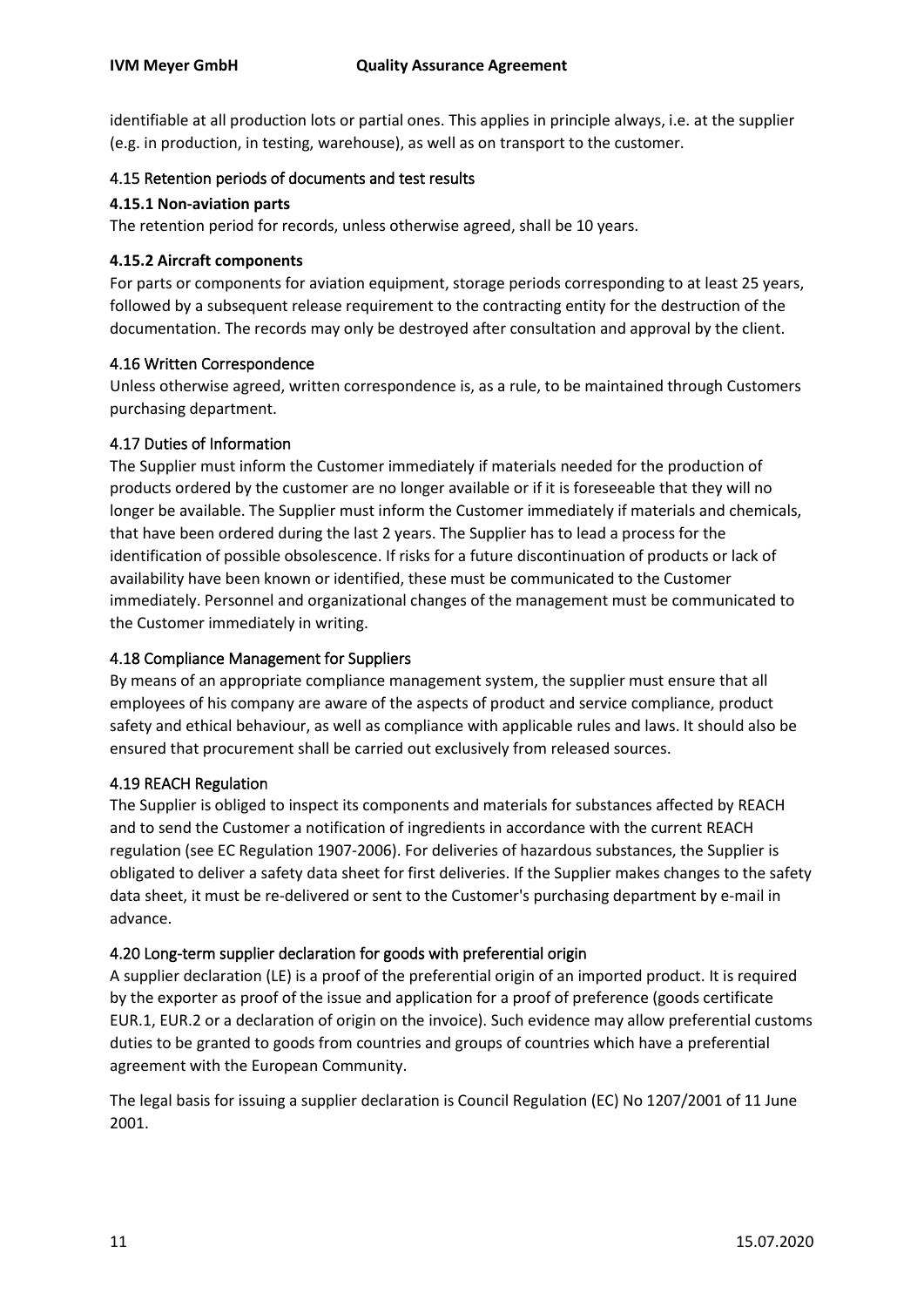# <span id="page-11-0"></span>5. Miscellaneous

## <span id="page-11-1"></span>5.1 Normative references

EN 9100 Quality Management System – Requirements for Aeronautics, Space and Defence Organisations.

EN 9102 Aerospace – Quality Management Systems – Initial type testing.

EN 9110 Quality Management Systems – Requirements for Aviation Maintenance Operations.

EN 9120 Quality Management Systems – Requirements for dealers and warehouse holders of aeronautics, aerospace, defence.

EN 9130 Aerospace – Quality Management Systems – Document storage.

# <span id="page-11-2"></span>6 Severability Clause

Should individual provisions of this contract be wholly or partially invalid or void or become ineffective or void in whole or in part as a result of changes in the legal situation or by supreme jurisprudence or otherwise, or if this contract contains gaps, the parties agree that the provisions of this contract shall remain unaffected and valid. In this case, the contracting parties undertake, taking into account the principle of good faith in place of the ineffective provision, to agree an effective provision which comes as close as possible to the meaning and purpose of the ineffective provision and from which it is to be assumed that the parties would have agreed upon them at the time of the conclusion of the contract if they had known or foreseen the ineffectiveness or invalidity. The same applies if this contract contains a gap.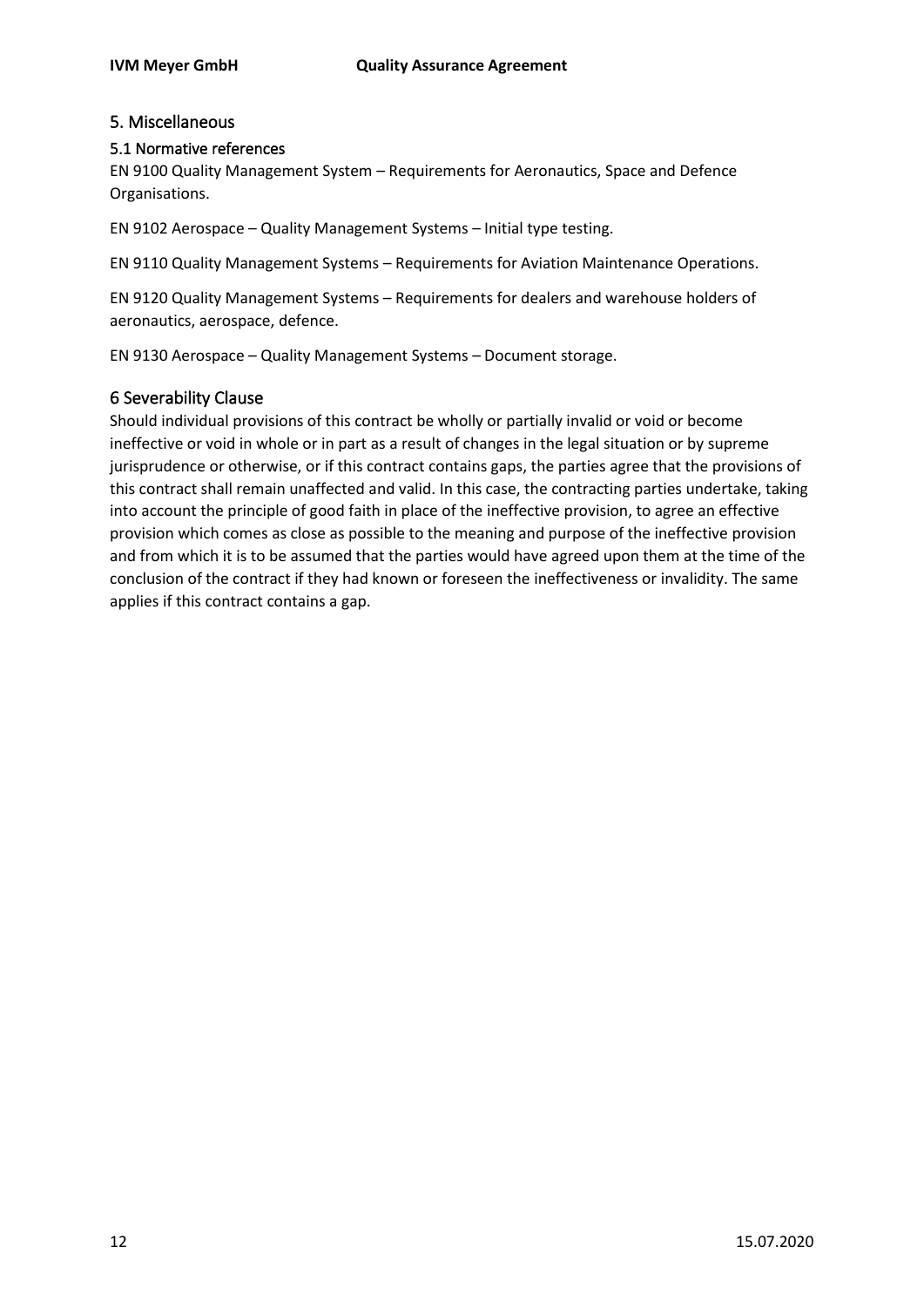# <span id="page-12-0"></span>7 Annex

# <span id="page-12-1"></span>7.1 Form: Marking for Deviating Components

| Supplier:                                                                                            |  |  |  |  |
|------------------------------------------------------------------------------------------------------|--|--|--|--|
| <b>NON CONFORMANCE REPORT</b>                                                                        |  |  |  |  |
| IVM Part no. and Serial no.:<br>IVM Order no.:<br><b>ATTENTION</b><br>IVM Part Description:<br>Date: |  |  |  |  |
| Attention: Each non-conformancy unit has to be labeled with this form!                               |  |  |  |  |